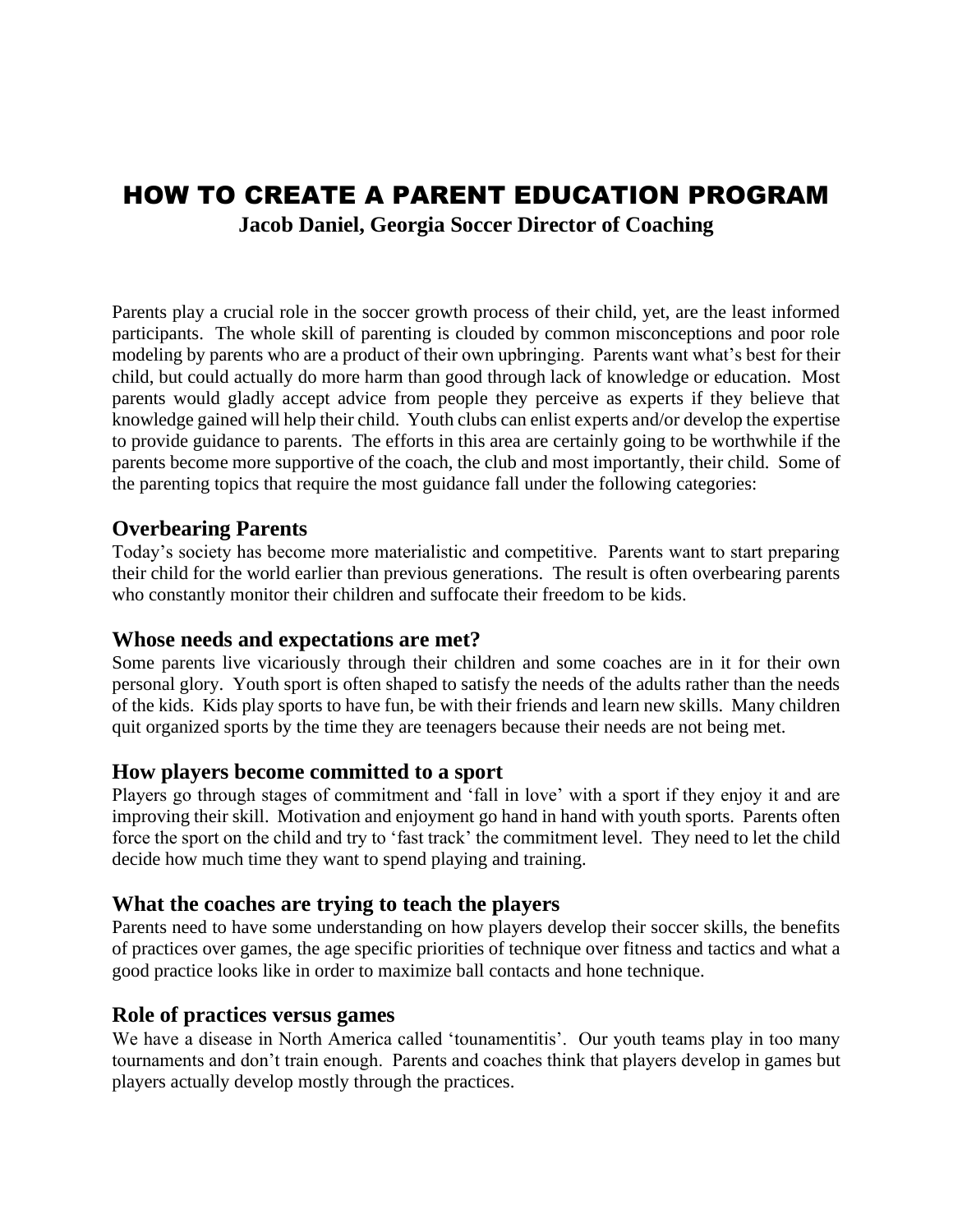#### **Tournaments benefits and pitfalls**

Tournaments have become big business in North America. They are good for fund raising and for team bonding and family outings, but they are not conducive to player development. By the second game of the tournament, players are too tired to derive any developmental benefits. Teams should not do more than 2-3 tournaments per year, but many teams do 8-10 tournaments. Tournaments have the potential to cause burnout and are a financial hardship for many families who think they have to spend all this money to play on a good team.

# **How College Showcases work**

Many tournaments are billed as 'College Showcase' yet attract teams as young as U-12. College coaches are not interested in looking at U-12 players and only start to scout players at U-16 and U-17. Also, college coaches don't go to tournaments to 'see what's out there'. They come to a tournament prepared with a list of players they want to observe. Players do not get 'discovered' at tournaments. Unless they have done the leg work first and contacted the college coaches and sent them their resume, college coaches won't know they exist and there are way too many players in a tournament for college coaches to notice someone out of the blue.

#### **Player evaluations**

Parents should sit with the coach and get an evaluation of their child's progress. But at the youngest ages of U-6 through U-12 there is no need to fret over strengths and weaknesses and goal setting. It should all be about fun and social skills and self image and confidence building. Starting at U-13, the soccer potential can be evaluated and discussed.

#### **Playing up**

Some parents think that their child should play up to be challenged. It's again the 'fast track syndrome' of parenting. Playing up is only recommended if the player would still be an impact player with the older team and has already gone through most of the puberty so physical attributes potential is already known. Many players show early promise but fizzle out once other players reach their puberty.

#### **Understanding the role of youth sports**

Parents should be reminded that 99.9% of players will not become professional players. The most important benefits from youth sport are the social skills, life skills, coping skills and values and character building that a sport team setting can offer.

#### **Understanding the odds of success**

Many parents look at soccer as an opportunity to get a college soccer scholarship. Only a small percentage of players get soccer scholarships and the average soccer scholarship is around \$8,000 per year while the average college expenses are \$40,000 to \$60,000 per year. Parents spend thousands of dollars a year on youth sport looking for a return on their investment and the numbers don't add up except for a few very talented players.

#### **Role modeling**

Parents need to keep in mind their responsibility to model good behavior to their child. Staying positive on the sideline, no coaching from the sidelines, treating everyone with respect, are just a